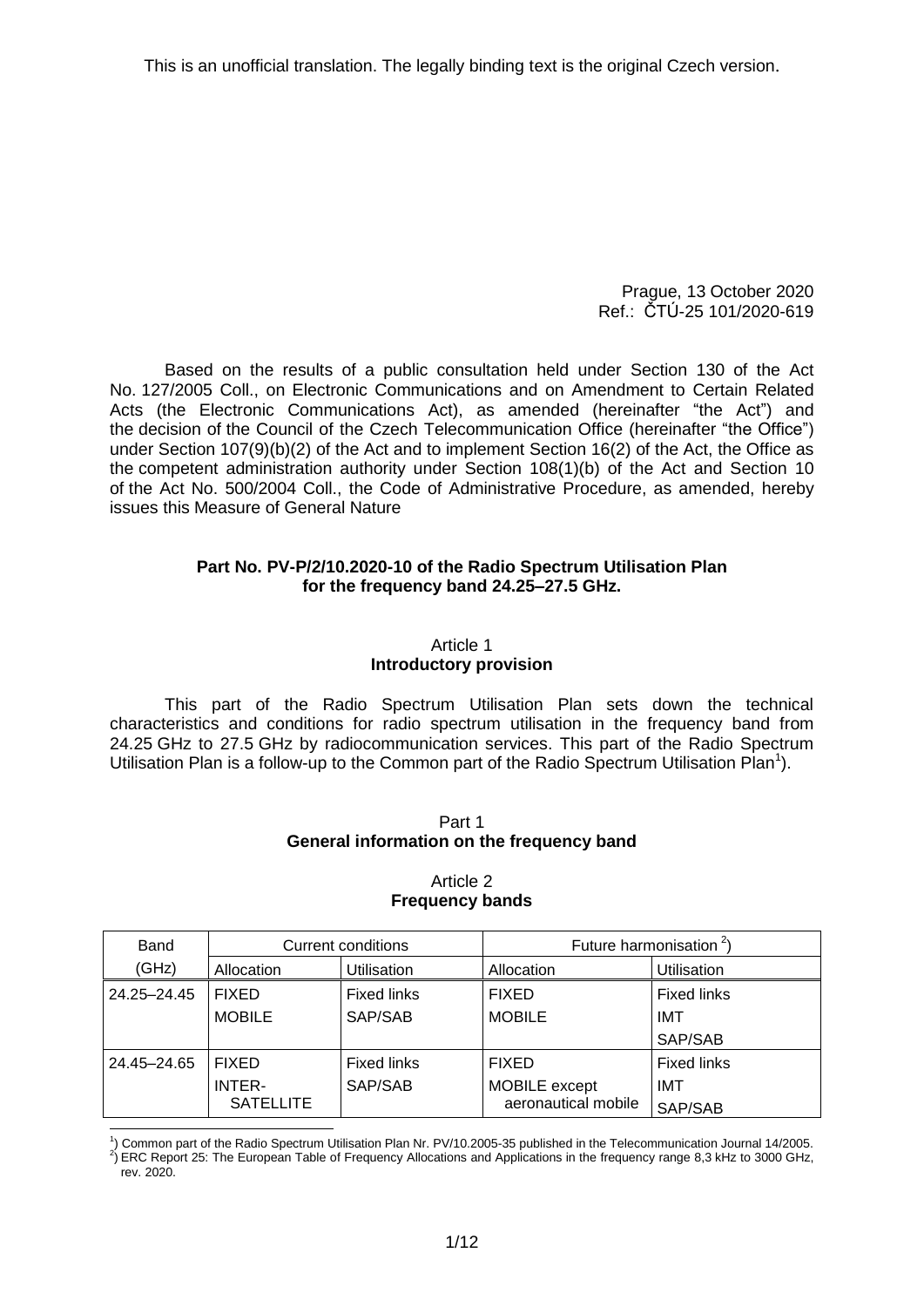<span id="page-1-0"></span>

| 24.65-24.75   | <b>FIXED</b><br><b>INTER-</b><br><b>SATELLITE</b><br>FIXED-<br><b>SATELLITE</b><br>(Earth to-space)<br>3۱                                                                                   | <b>Fixed links</b><br>Feeder links | <b>FIXED</b><br><b>FIXED-SATELLITE</b><br>(Earth to-space)<br>MOBILE except<br>aeronautical mobile<br>3 <sub>0</sub>                                          | <b>Fixed links</b><br><b>IMTFeeder links</b> |
|---------------|---------------------------------------------------------------------------------------------------------------------------------------------------------------------------------------------|------------------------------------|---------------------------------------------------------------------------------------------------------------------------------------------------------------|----------------------------------------------|
| 24.75-25.25   | <b>FIXED</b><br>FIXED-<br><b>SATELLITE</b><br>(Earth to-space)<br>3)                                                                                                                        | <b>Fixed links</b><br>Feeder links | <b>FIXED</b><br><b>FIXED-SATELLITE</b><br>(Earth to-space)<br>MOBILE except<br>aeronautical mobile<br>3 <sub>1</sub>                                          | <b>Fixed links</b><br>IMT<br>Feeder links    |
| 25.25-25.5    | <b>FIXED</b><br><b>INTER-</b><br><b>SATELLITE</b><br><b>MOBILE</b>                                                                                                                          | <b>Fixed links</b><br><b>MD</b>    | <b>FIXED</b><br><b>INTER-SATELLITE</b><br><b>MOBILE</b>                                                                                                       | <b>Fixed links</b><br><b>IMT</b>             |
| $25.5 - 26.5$ | <b>FIXED</b><br><b>INTER-</b><br><b>SATELLITE</b><br><b>MOBILE</b><br><b>SPACE</b><br><b>RESEARCH</b><br>(space-to-<br>Earth)<br>Earth<br>exploration-<br>satellite<br>(space-to-<br>Earth) | <b>Fixed links</b><br><b>MD</b>    | <b>FIXED</b><br><b>INTER-SATELLITE</b><br><b>MOBILE</b><br><b>SPACE RESEARCH</b><br>(space-to-Earth)<br>Earth exploration -<br>satellite (space-to-<br>Earth) | <b>Fixed links</b><br><b>IMT</b>             |
| $26.5 - 27$   | <b>FIXED</b><br><b>INTER-</b><br><b>SATELLITE</b><br><b>MOBILE</b><br><b>SPACE</b><br><b>RESEARCH</b><br>(space-to-<br>Earth)<br>Earth<br>exploration-<br>satellite<br>(space-to-<br>Earth) | <b>IMT</b><br><b>MD</b>            | <b>FIXED</b><br><b>INTER-SATELLITE</b><br><b>MOBILE</b><br><b>SPACE RESEARCH</b><br>(space-to-Earth)<br>Earth exploration-<br>satellite (space-to-<br>Earth)  | <b>IMT</b><br><b>MD</b>                      |
| $27 - 27.5$   | <b>FIXED</b><br><b>INTER-</b><br><b>SATELLITE</b><br><b>MOBILE</b>                                                                                                                          | <b>IMT</b><br><b>MD</b>            | <b>FIXED</b><br><b>INTER-SATELLITE</b><br><b>MOBILE</b>                                                                                                       | <b>IMT</b><br><b>MD</b>                      |

 3 ) Footnote 5.532B of the Radio Regulations effective from 1 January 2013.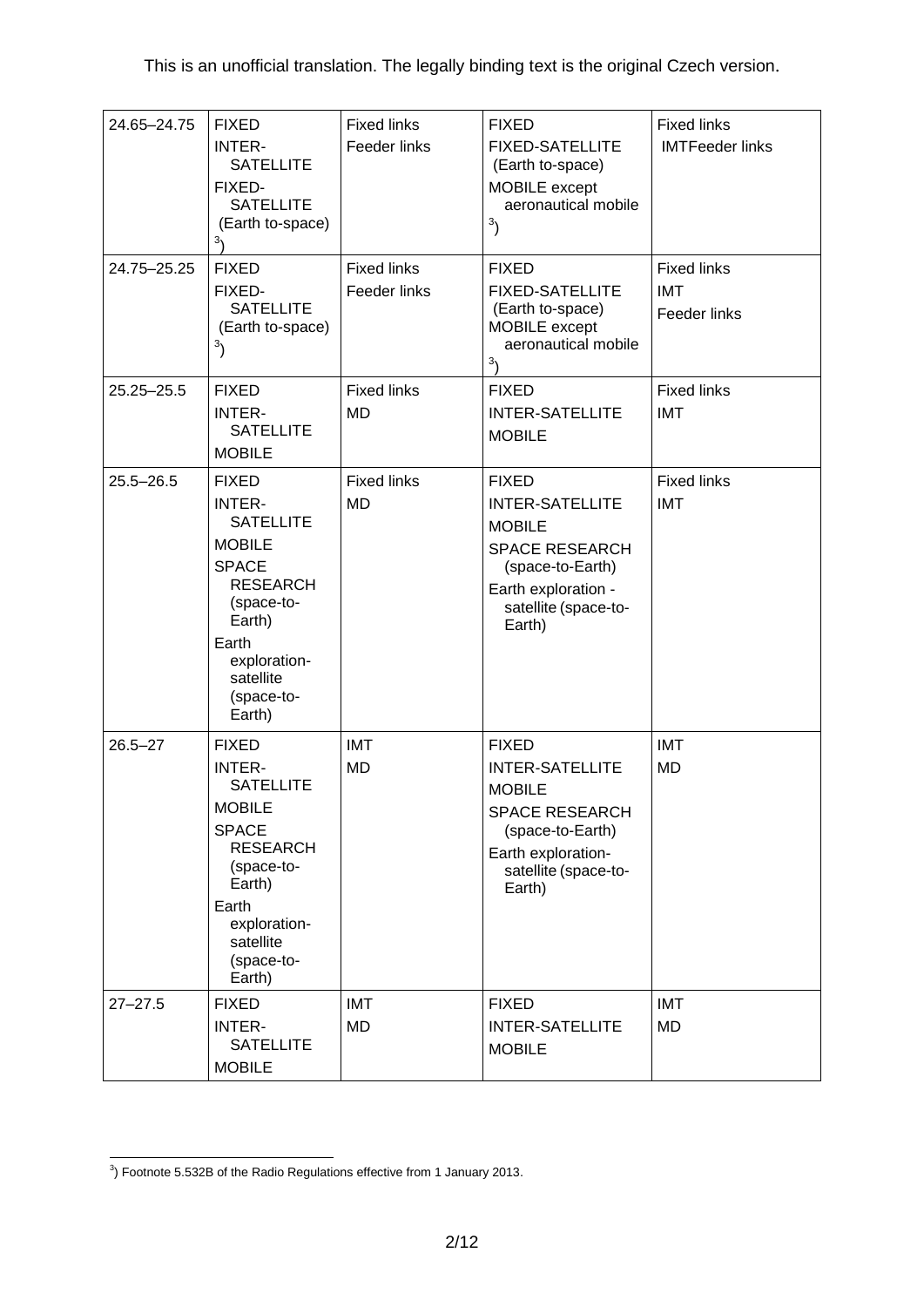#### Article 3 **Frequency band characteristics**

(1) The current utilisation of the band is concentrated particularly in the fixed service. Because the utilisation of the band by access point-to-multipoint networks terminated, conditions were set for the released frequencies so they can be used by fixed point-to-point links on wide channels.

(2) The frequency band 24.25–27.5 GHz in the mobile service is harmonized globally for mobile IMT communication. The band belongs to priority bands for IMT/5G networks deployment in the EU Member states.

#### Article 4 **International obligations**

Provisions of the Radio Regulations<sup>4</sup>) (hereinafter only "RR"), harmonisation documents of the European Commission (hereinafter only "EC") and provisions of HCM Agreement<sup>5</sup>), apply to operation and coordination.

#### Part 2 **Devices operated outside the radiocommunication service**

<span id="page-2-2"></span><span id="page-2-1"></span><span id="page-2-0"></span>Article 5

## **Current conditions for devices operated outside the radiocommunication service**

(1) The 24.25–24.5 GHz frequency band, in accordance with EC Decision<sup>6</sup>), CEPT Decision<sup>7</sup>) and CEPT Recommendation<sup>8</sup>)),can be used temporarily by automotive shortrange radars (hereinafter only "SRR devices"<sup>9</sup>). The specific conditions for the use of radio frequencies by the SRR devices, including the parameters and periods for the use of frequencies are set by a General Authorisation<sup>10</sup>).

(2) The 24.05–27 GHz frequency band can be used by short range devices industry radars for tank level sounding in accordance with EC Decision<sup>11</sup>), CEPT Decision<sup>12</sup>) and CEPT Recommendation<sup>8</sup>[\)](#page-2-0). The specific conditions are set by a General Authorisation<sup>[10](#page-2-1)</sup>).

#### Article 6 **Information on the future development of devices operated outside the radiocommunication service**

 $\overline{a}$ 4 ) Radio Regulations, International Telecommunication Union, Geneva, 2020.

<sup>&</sup>lt;sup>5</sup>) HCM Agreement – Agreement between the Administrations of Austria, Belgium, the Czech Republic, Germany, France, Hungary, the Netherlands, Croatia, Italy, Liechtenstein, Lithuania, Luxembourg, Poland, Romania, the Slovak Republic, Slovenia and Switzerland on the co-ordination of frequencies between 29.7 MHz and 43.5 GHz for the fixed service and the land mobile service.

<sup>&</sup>lt;sup>6</sup>) Commission Implementing Decision (EU) 2011/485 of 29 July 2011 amending Decision 2005/50/EC on the harmonisation of the 24 GHz range radio spectrum band for the time-limited use by automotive short-range radar equipment in the Community

 $^7$ ) CEPT Decision ECC/DEC/(04)10 of 12 November 2004 on the frequency bands to be designated for the temporary introduction of Automotive Short Range Radars (SRR), updated 02 March 2018.

<sup>&</sup>lt;sup>8</sup>) Recommendation CEPT ERC/REC 70-03 relating to the use of Short Range Devices (SRD), latest amended on 12 June 2020.

<sup>&</sup>lt;sup>9</sup>) The abbreviation SRR stands for automotive short-range radars.<br><sup>10</sup>) General Authorisation No. VO-R/10/12.2019-9 for the use of radio frequencies and for the operation of Short Range Devices. <sup>11</sup>) Commission Implementing Decision (EU) 2019/1345 of 2 August 2019 amending Decision 2006/771/EC updating harmonised technical conditions in the area of radio spectrum use for short-range devices.

<sup>12)</sup> CEPT Decision ECC/DEC/(11)02 on Industrial Level Probing Radars (LPR) operating in frequency bands 6–8.5 GHz, 24.05–  $26.5$  GHz, 57–64 GHz and  $75-85$  GHz.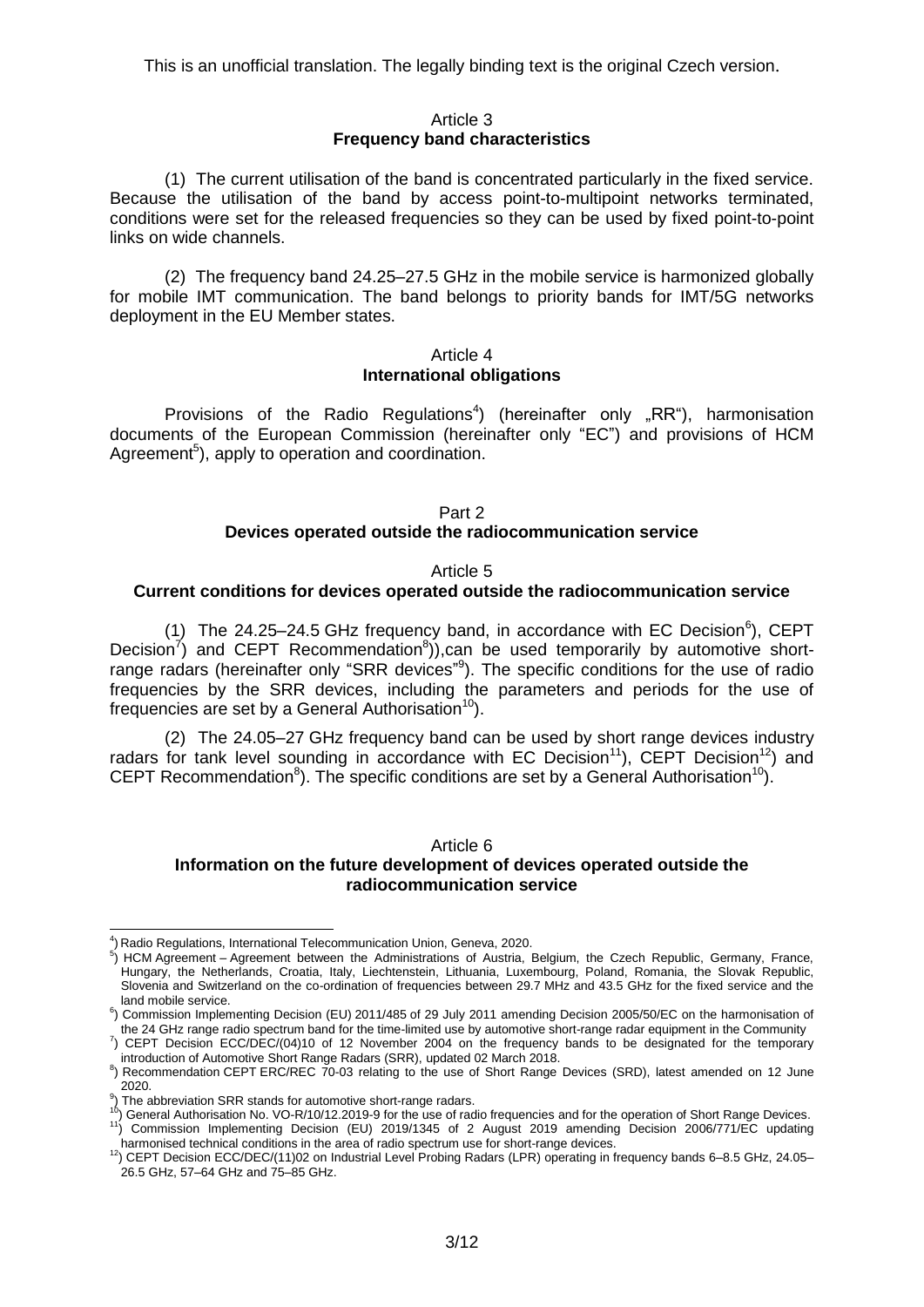(1) The Office will decide on termination of the 24.25–26.65 GHz band utilisation by the SSR devices in accordance with the decisions of the ECC<sup>[6](#page-2-2)</sup>) and the Commission<sup>13</sup>) on harmonisation of the 79 GHz band.

(2) The amendment of the conditions for the use of short-range devices is subjected to a periodical update done by CEPT ECC and the Commission.

#### Part 3 **Fixed service**

#### Article 7 **Current conditions in the fixed service**

(1) The sub-band 24.25–24.5 GHz is designated, in accordance with CEPT Recommendation<sup>14</sup>), for temporary point-to-point  $SAP/SAB<sup>15</sup>$  fixed links for audio-visual transmission. The channel separations are not determined.

(2) The frequency sub-bands 24.5–24.549 GHz, 25.445–25.557 GHz and 26.453– 26.5 GHz are the guard bands and shall not be used. The frequency sub-bands 24.605– 24.619 GHz, 24.675–24.689 GHz, 24.745–24.773 GHz, 25.613–25.627 GHz, 25.683– 25.697 GHz and 25.753–25.781 GHz are the guard bands which shall not be used until 31 December 2020.

(3) The sub-bands 24.549–24.605/25.557–25.613 GHz, 24.619–24.675/25.627– 25.683 GHz and 24.689–24.745/25.697–25.753 GHz are duplex sub-bands designated for use by point-to-multipoint fixed links within  $FWA^{16}$ ) networks, (hereinafter only "access networks") operated by allocation holders. For transmitting radio devices of the access networks, the following conditions apply:

- a) the duplex separation is 1008 MHz;
- b) the base stations transmit in lower part of the band and the maximal e.i.r.p. is 41.5 dBW;
- c) the channel arrangements proceed from CEPT Recommendations<sup>17</sup>),<sup>18</sup>) and ITU-R Recommendation $19$ ):
- d) the channel width is 56 MHz, whereas the centre frequencies  $f_n$  and  $f_n$ ' [MHz] of particular operating channels are in relation to the reference frequency  $f_0 = 25 501$  MHz given by formulas:

<span id="page-3-1"></span><span id="page-3-0"></span> $f_n = f_0 - 980 + 56n + 14 (n-1)$ , in the lower half of the duplex band and  $f_n' = f_0 + 28 + 56n + 14 (n-1)$ , in the upper part of the duplex band, where  $n = 1, 2, 3$ .

<sup>1</sup>  $<sup>13</sup>$ ) Commission Decision 2004/545/EC of 8 July 2004 on the harmonisation of radio spectrum in the 79 GHz range for the use of</sup> automotive short-range radar equipment in the Community

<sup>14)</sup> CEPT Recommendation ERC/REC 25-10 on Frequency ranges for the use of temporary terrestrial audio and video SAP/SAB links (incl. ENG/OB).

 $15$ ) Abbreviation stands for Service Ancillary for Broadcasting/Service Ancillary for Program.

<sup>&</sup>lt;sup>16</sup>) Abbreviation stands for Fixed Wireless Access.

<sup>17</sup>) CEPT Recommendation T/R 13-02 on Preferred channel arrangements for fixed service systems in the frequency range 22– 29.5 GHz.

<sup>&</sup>lt;sup>18</sup>) CEPT Recommendation ECC/REC (11) 01 on Guidelines for assignment of frequency blocks for FWA in the bands 24.5– 26.5 GHz, 27.5–29.5 GHz and 31.8–33.4 GHz.

<sup>19)</sup> ITU-R Recommendation F.748-4 on Radio-frequency arrangements for systems of the fixed service operating in the 25, 26 and 28 GHz.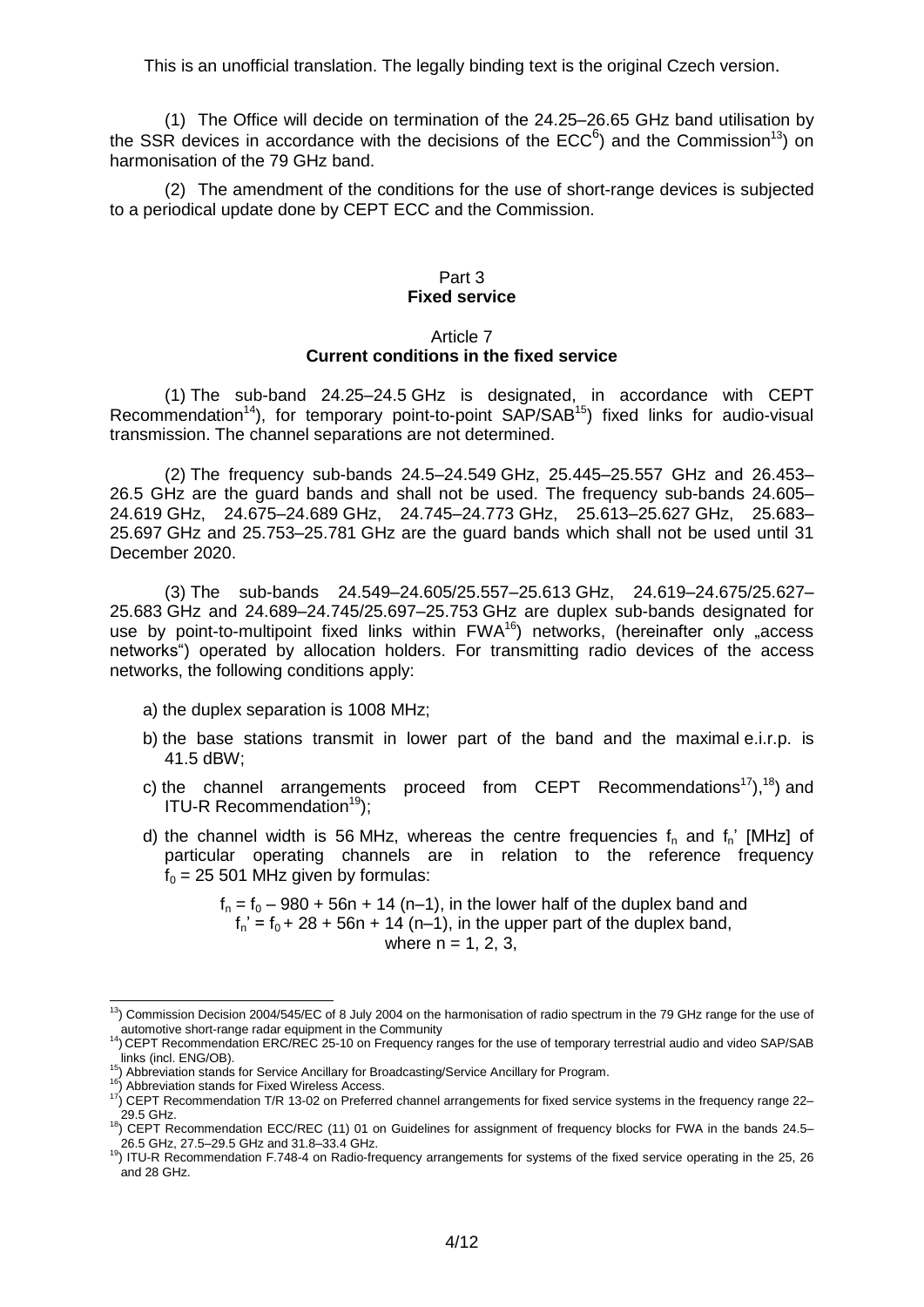or the channel width is 28 MHz, whereas the centre frequencies  $f_n$  and  $f_n'$  [MHz] of particular operating channels are in relation to the reference frequency  $f_0 = 25 501$  MHz given by formulas:

> $f_n = f_0 - 966 + 28n + 14m$ , in the lower half of the duplex band and  $f_n' = f_0 + 42 + 28n + 14m$ , in the upper part of the duplex band, where for  $n = 1$ , 2 is  $m = 0$ , for  $n = 3, 4$  is  $m = 1$ , for  $n = 5$ , 6 is  $m = 2$ ,

or the channel width is 14 MHz, whereas the centre frequencies  $f_n$  and  $f_n$ ' [MHz] of particular operating channels are in relation to the reference frequency  $f<sub>0</sub> = 25 501$  MHz given by formulas:

> $f_n = f_0 - 959 + 14n + 14m$ , in the lower half of the duplex band and  $f_n' = f_0 + 49 + 14n + 14m$ , in the upper part of the duplex band, where for  $n = 1, 2, 3, 4$  is  $m = 0$ , for  $n = 5, 6, 7, 8$  is  $m = 1$ , for  $n = 9, 10, 11, 12$  is  $m = 2$ ;

- e) links within the access networks are allowed for user terminals access only and not for point-to-point links of internal network infrastructure;
- f) international coordination of the access networks base stations is provided by the Office. The national coordination of the base stations is carried out by operators themselves and by the Office once the validity period of the allocations expired;
- g) the use of frequencies by users' terminals is allowed on the basis of General Authorisation $^{20}$ );
- h) the sub-bands 24.549–24.605/25.557–25.613 GHz, 24.689–24.745/25.697– 25.753 GHz and 24.619–24.675/25.627–25.683 GHz can be used by access networks under Paragraph 3 based on the Individual Authorisation for the use of radio frequencies also after the validity period of the previously granted allocations expired, but until 31 December 2020 at the latest.

(4) The sub-bands 24.549–25.445/25.557–26.453 GHz are designated for point-topoint fixed links and the transmitting radio devices have to fulfil the following conditions:

- a) the minimal antenna gain is 35 dBi;
- b) the Office sets down maximal e.i.r.p. of point-to-point links individually and can specify further requirements on technical parameters of used radio equipment with respect to the specific configuration of links;
- c) the duplex separation is 1008 MHz;
- d) the channel arrangements are in accordance with CEPT Recommendations<sup>[18](#page-3-0)</sup>) and ITU-R Recommendation $19$ );
- e) the channel width is 112 MHz, whereas the centre frequencies  $f_n$  and  $f_n$ ' [MHz] of particular operating channels are in relation to the reference frequency  $f<sub>0</sub> = 25 501$  MHz given by formulas:

 $f_n = f_0 - 1008 + 112n$ , in the lower half of the duplex band and

 $f_n' = f_0 + 112n$ , in the upper part of the duplex band,

where  $n = 1$  to 8 (preferentially 1 to 3),

 $\overline{a}$  $^{20}$ ) General Authorisation No. VO-R/1/12.2018-8 for the operation of user's terminals of electronic communications radio networks, as amended.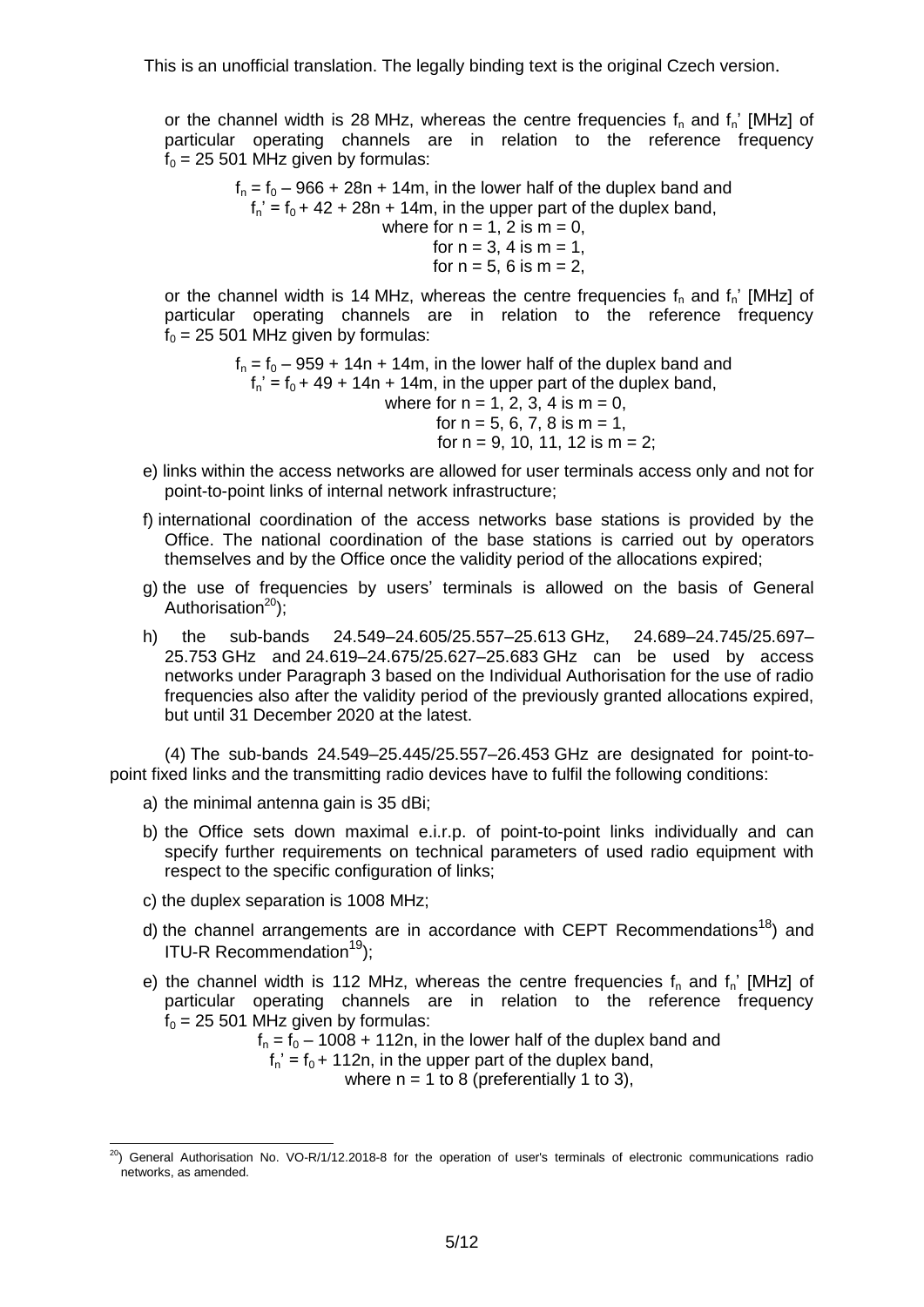or the channel width is 56 MHz, whereas the centre frequencies  $f_n$  and  $f_n'$  [MHz] of particular operating channels are in relation to the reference frequency  $f_0 = 25 501$  MHz given by formulas:

> $f_n = f_0 - 980 + 56n$ , in the lower half of the duplex band and  $f_n' = f_0 + 28 + 56n$ , in the upper part of the duplex band, where  $n = 1$  to 16 (preferentially 1 to 3 and 15, 16),

or the channel width is 28 MHz, whereas the centre frequencies  $f_n$  and  $f_n$ ' [MHz] of particular operating channels are in relation to the reference frequency  $f_0 = 25 501$  MHz given by formulas:

> $f_n = f_0 - 966 + 28n$ , in the lower half of the duplex band and  $f_n' = f_0 + 42 + 28n$ , in the upper part of the duplex band, where  $n = 1$  to 32 (preferentially 7 to 15),

or the channel width is 14 MHz, whereas the centre frequencies  $f_n$  and  $f_n'$  [MHz] of particular operating channels are in relation to the reference frequency  $f<sub>0</sub> = 25 501$  MHz given by formulas:

> $f_n = f_0 - 959 + 14n$ , in the lower half of the duplex band and  $f_n' = f_0 + 49 + 14n$ , in the upper part of the duplex band, where  $n = 1$  to 64 (preferentially 31, 32, 33 to 39),

or the channel width is 7 MHz, whereas the centre frequencies  $f_n$  and  $f_n$ ' [MHz] of particular operating channels are in relation to the reference frequency  $f<sub>0</sub> = 25 501$  MHz given by formulas:

> $f_n = f_0 - 955.5 + 7n$ , in the lower half of the duplex band and  $f_n' = f_0 + 52.5 + 7n$ , in the upper part of the duplex band, where  $n = 1$  to 128 (preferentially 79, 80, 81 to 108),

or the channel width is 3,5 MHz, whereas the centre frequencies  $f_n$  and  $f_n'$  [MHz] of particular operating channels are in relation to the reference frequency  $f<sub>0</sub> = 25 501$  MHz given by formulas:

> $f_n = f_0 - 953,75 + 3,5n$ , in the lower half of the duplex band and  $f_n' = f_0 + 54,25 + 3,5n$ , in the upper part of the duplex band, where n = 1 to 256 (preferentially 217, 218, 219 to 224);

- f) the national and international coordination of point-to-point links is provided by the Office;
- g) the Office grants Individual Authorisations for the use of radio sub-bands 24.549– 24.773/25.557–25.784 GHz with effect from 1 January 2021.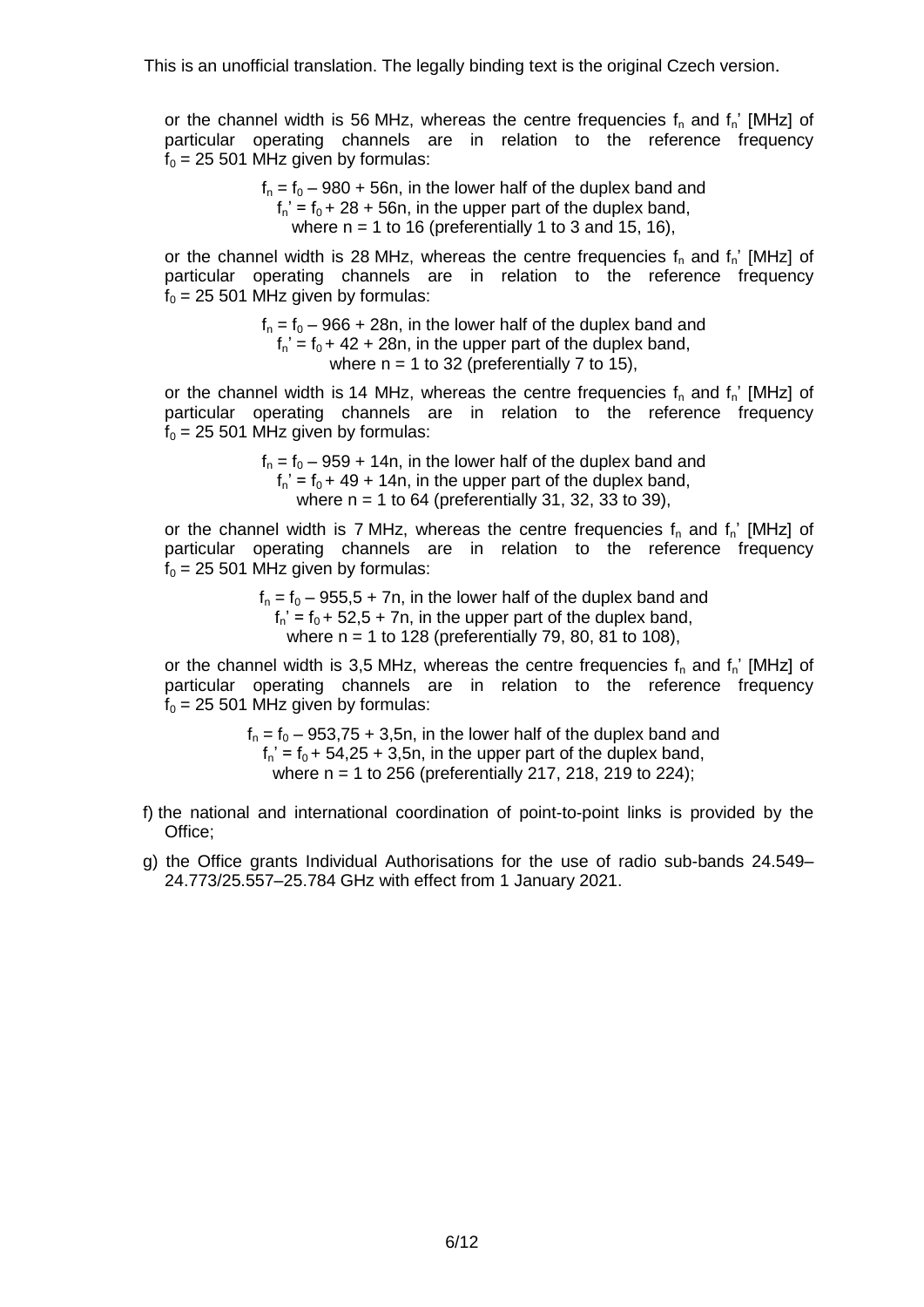#### Article 8

### **Information on future development in the fixed service**

(1) Utilisation of larger channel widths is expected for point-to-point links in the fixed service in the 24.5–26.5 GHz band.

(2) The potential future utilisation of the 26.5–27.5 GHz band by the fixed service is dependent on the development and the way of utilisation in the mobile service and on the possibilities of mutual coexistence of both services.

### <span id="page-6-0"></span>Part 4 **Mobile service**

#### Article 9 **Current conditions in the mobile service**

(1) In accordance with Commission Decision<sup>21</sup>) and ECC Decision<sup>22</sup>), the 24.25– 27.5 GHz band is dedicated on non-exclusive basis for utilisation by systems for provision of wireless broadband electronic communications services (IMT).

(2) For the use of the 26.5–27.5 GHz sub-band applies:

- a) The stations use frequencies in accordance with conditions set in the Annex of the Commission Decision<sup>[21](#page-6-0)</sup>);
- b) Five neighbouring blocks of 200 MHz width are defined in the sub-band, while the frequency of the upper edge of the last block is 27.5 GHz;
- c) The operation is with  $TDD^{23}$ :
- d) The TRP<sup>24</sup>) of the base station antenna is max. 25 dBm/200 MHZ;
- e) The use of these blocks or of blocks of their multiples' width is possible up to total width of 1 GHz;
- f) The base stations, having max. TRP higher than 5 dBm and in the same time being installed outdoors, must be equipped with the possibility to implement time synchronisation of time frames of the transmission and reception mode. The Office can recommend or set the obligation of synchronisation;
- g) Base stations, installed indoors, must be installed in a way that the radiation outdoors was the least and to keep the signal/noise distance on the locations of the base stations installed outdoors on at least 30 dB;
- h) In case of base stations installed outdoors, operated with max. allowed TRP and using non-synchronized operation in the same time, the basic geographical separation when using the same channel is 3 km in case of direct mutual visibility of the stations, or 1.6 km in case of placing the antenna up to 6 m above a terrain in an environment with barriers (e.g. urban environment). In case of using neighbouring immediately adjacent channels the separation is 1.5 km, or 0.9 km respectively. The Office can adapt the geographic separation individually, according to the current conditions;

 $\overline{a}$  $^{21}$ ) Commission Implementing Decision (EU) 2020/590 of 24 April 2020 amending Decision (EU) 2019/784 as regards an update of relevant technical conditions applicable to the 24,25-27,5 GHz frequency band.

<sup>22</sup>) Decision ECC/DEC/(18)06 on Harmonised technical conditions for Mobile/Fixed Communications Networks (MFCN) in the  $\sigma$ band 24.25–27.5 GHz...

 $23$ ) The abbreviation TDD stands for Time Division Duplex.

<sup>&</sup>lt;sup>24</sup>) The abbreviation TRP stands for total radiated power.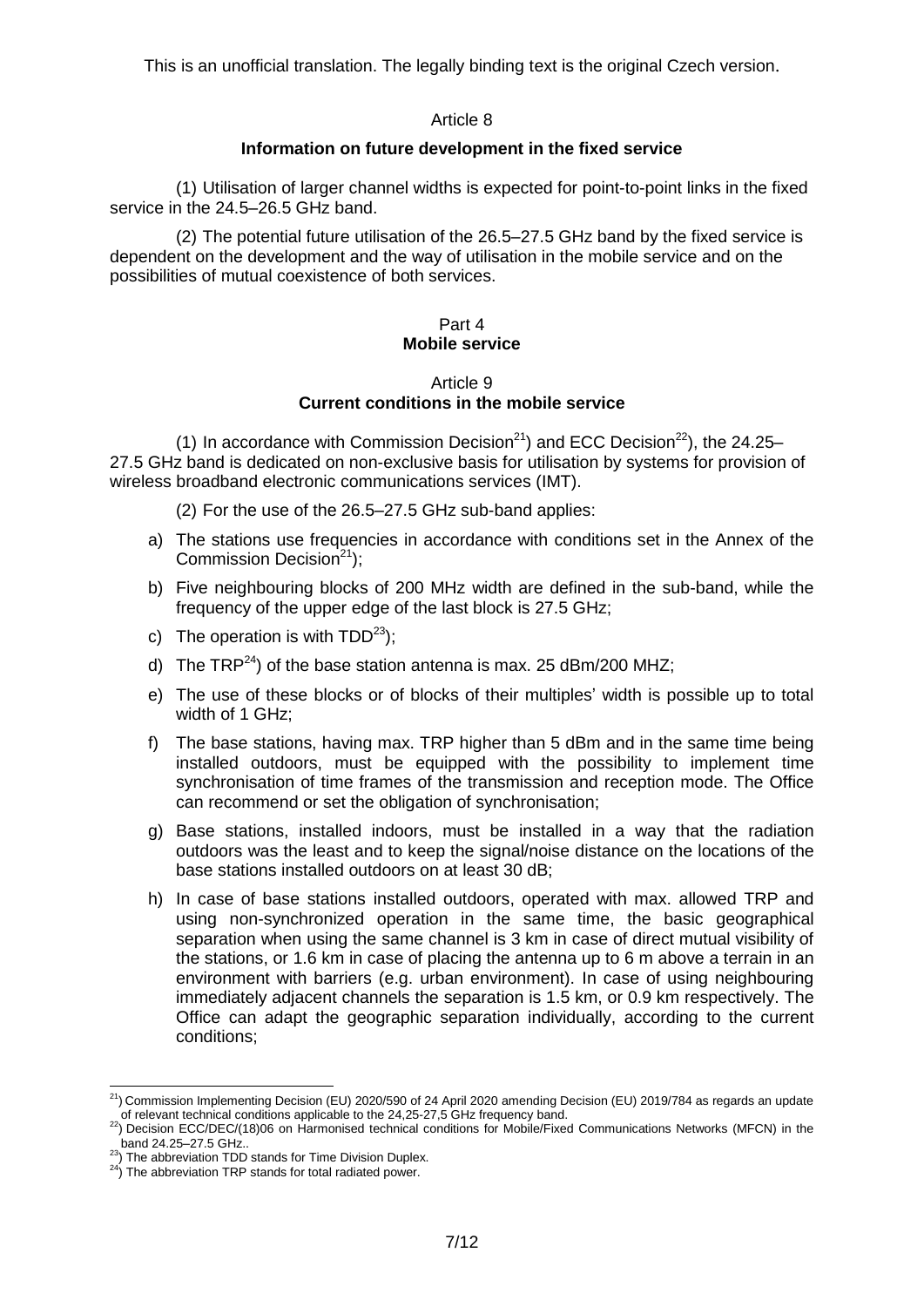- i) Base stations are equipped with active antenna systems. The main radiated bundle must aim under the horizon level;
- j) The use of frequencies by base stations and terminals is possible only based on the Individual Authorisation for the use of radio frequencies for experimental purposes.

(3) Currently, there are no specific conditions set for the use of radio frequencies and no Individual Authorisations for the IMT systems are granted in the 24.25–26.5 GHz band.

#### Article 10 **Information on future development in the mobile service**

(1) The Office shall specify the conditions for the use of  $24.25 - 27.5$  GHz band, including conditions of coexistence with the fixed service, based on market demand, experiences with experimental IMT/5G operation, and shall specify the planning procedures and authorisation conditions for the use of radio frequencies, and other parameters.

(2) After the conditions according to Paragraph 1 are specified, the Office shall set the conditions of access to the band for commercial use.

### Part 5 **Inter-satellite service**

#### Article 11 **Current conditions in the inter-satellite service**

The utilisation of the 25.25–27.5 GHz band by the inter-satellite service is, in accordance with footnote<sup>25</sup>) of RR, limited to applications in space research and Earth exploration-satellite research, and also on data transmissions coming from industrial, and medical activities in the Universe.

#### Article 12 **Information on future development in the inter-satellite service**

The ERC Report<sup>2</sup>[\)](#page-0-0) expects the allocation to the inter-satellite service in 24.45– 24.75 GHz band to be terminated.

## Part 6 **Earth exploration-satellite service**

#### Article 13 **Current conditions in the Earth exploration-satellite service**

In accordance with RR footnote<sup>26</sup>), terrestrial stations of this service shall not claim protection from the fixed and mobile services stations in the 25.5–27 GHz band, nor limit their utilisation and development.

 $\overline{a}$ 

 $^{25}$ ) Footnote 5.536 of RR.

 $^{26}$ ) Footnote 5.536B of RR.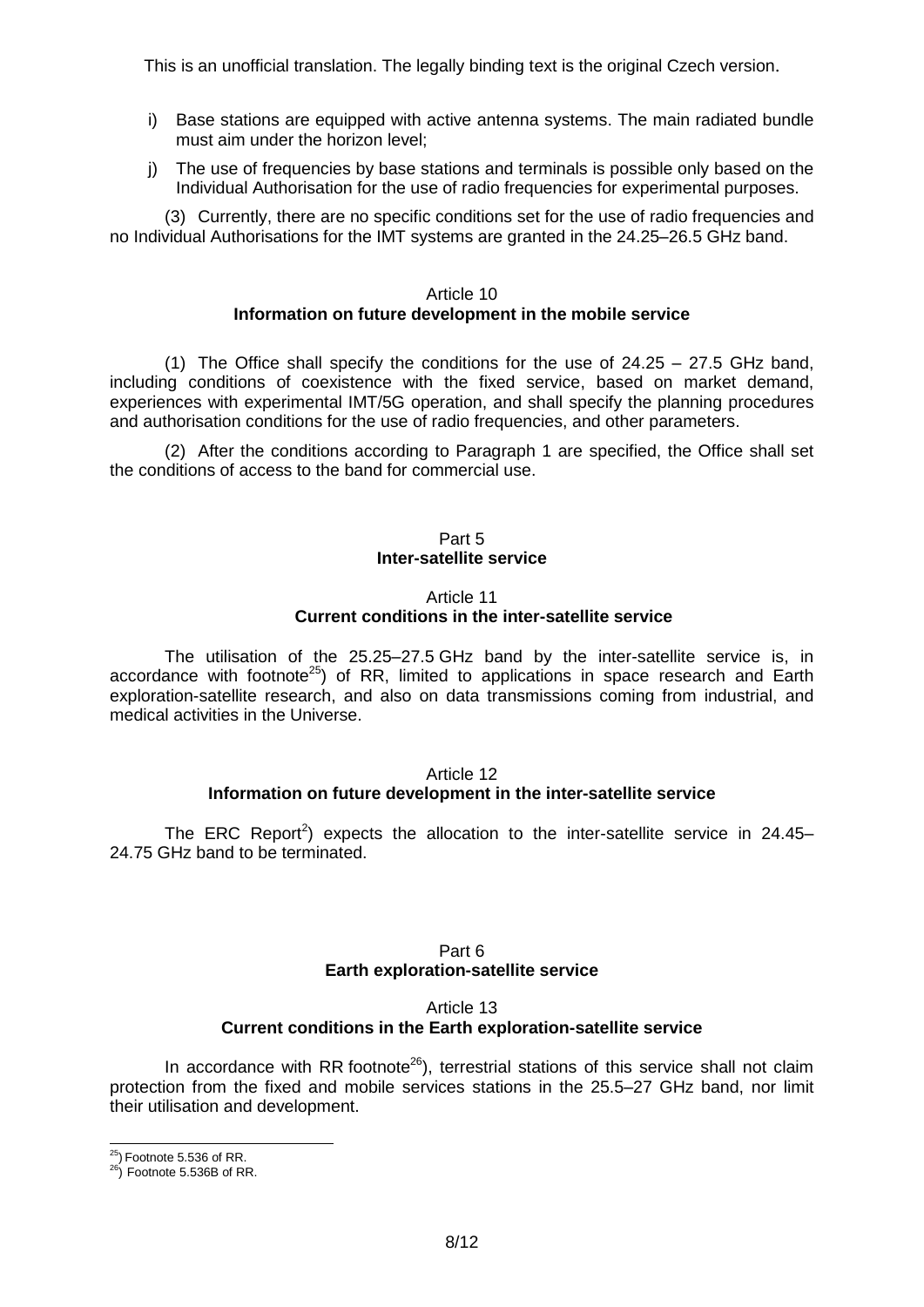### Article 14

# **Information on future development in the Earth exploration-satellite service**

No changes are expected in utilisation of the band by this radiocommunication service.

#### Part 7 **Space research service**

## Article 15 **Current conditions in the Space research service**

The Space search service is not used in the Czech Republic.

## Article 16 **Information on future development in the Space research service**

No changes are expected in utilisation of the band by this radiocommunication service on international or national level.

### Part 8 **Final provisions**

## Article 17 **Repealing provisions**

This is to repeal the Measure of General Nature Part No. PV-P/2/11.2012-14 of the Radio Spectrum Utilisation Plan for the 24.25–27.5 GHz frequency band of 14 November 2012.

## Article 18 **Effect**

This part of Radio Spectrum Utilisation Plan is effective from 15 November 2020.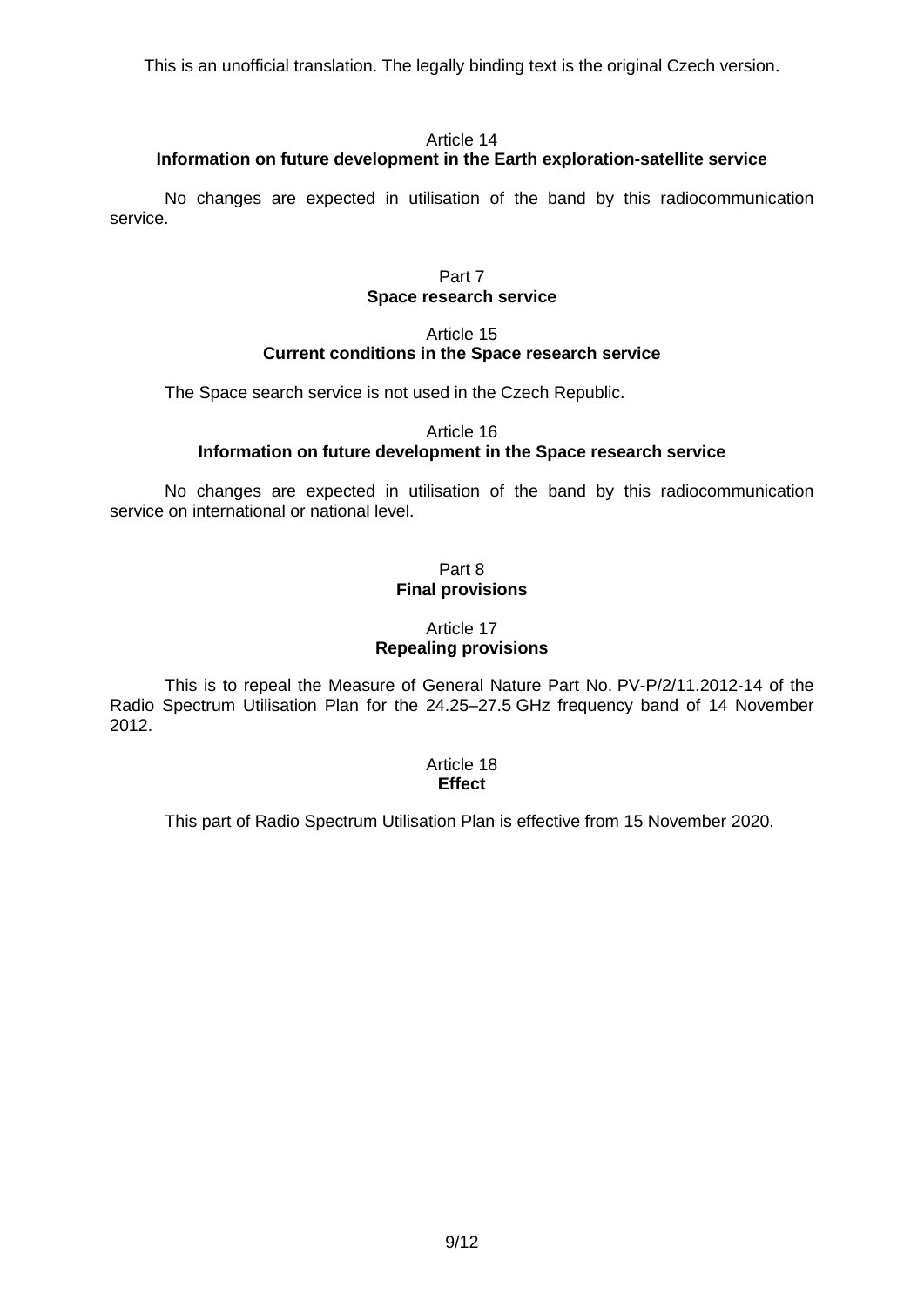### **Explanatory memorandum**

To implement Section 16(2) of the Act, the Office issues the Measure of General Nature Part No. PV-P/2/10.2020-10 of the Radio Spectrum Utilisation Plan (hereinafter "the part of the plan"), laying down the technical characteristics and conditions of the use of radio spectrum in the frequency band from 24.25 GHz to 27.5 GHz by radiocommunication services.

This part of the plan is based on the principles set down in the Act and in European legislation, especially in Directive 2002/21/EC of the European Parliament and of the Council on a Common Regulatory Framework for Electronic Communications Networks and Services (as amended by the Directive 2009/140/ $EC^{27}$ ) and in Decision No. 676/2002/EC of the European Parliament and of the Council on a regulatory framework for radio spectrum policy in the European Community (Radio Spectrum Decision) as well as on principles determined in the Common part of the Radio Spectrum Utilisation Plan No. PV/10.2005-35. The purpose of this part of the plan is to ensure the transparency of conditions for the use of radio spectrum and the ability to anticipate the decisions of the Office.

The reason for this new issue is particularly to withdraw the limitation on number of rights in the fixed service in the 26 GHz band after conducting a review to determine whether the reasons for limiting the number of rights in this band persist. As a consequence, the utilisation of frequencies 24.549–24.745/25.557–25.753 GHz by point-to-multipoint links in the fixed service will be terminated, since it is being reduced on a long-term basis, as the review showed. The released part of the spectrum is then dedicated for the perspective broadband point-to-point links based on the users' demands. Another reason is to set down the initial conditions for experimental operation of the IMT/5G systems in the mobile service in the 26.5–27.5 GHz band. Other amendments are implementation of the World Radiocommunication Conference WRC-19 results and structural amendments.

Article 2 presents information from the Plan of frequency bands allocations (National Table of Frequency Allocations). This information is complemented with current utilisations by applications and the harmonisation intention, i.e. allocation and use by applications according to the ERC Report 25 (European Table of Frequency and Applications Allocations) – is also presented. The amendments of the Table reflect changes in the relevant documents.

Article 3 sets characteristic of the band, especially with reference to the importance of the band in the fixed service and to the harmonisation for IMT in the mobile service. It was one of the first harmonized bands<sup>28</sup>) dedicated for deploying the IMT/5G systems within the EU.

Article 4 presents the international obligations of the Czech Republic for the radio spectrum management which, in the case of the concerned band, means laying down the conditions for the use of the band in accordance with the Radio Regulations of the ITU, EC documents and the HCM Agreement.

Part 2 presents conditions for the use of the radio spectrum by devices operated outside the radiocommunication services, i.e. short-range devices. Article 5 lays down the conditions for SRR and for the industrial sensors for measuring fluid level in tanks. The utilisation of the 24.25–26.65 GHz band by SRR devices is temporary. For the new SRR devices, the perspective 79 GHz band is being harmonized. The specific conditions are laid down by the relevant General Authorisation<sup>[10](#page-2-1)</sup>). The use of the radio spectrum by short-range

<sup>-</sup> $^{27}$ ) Directive 2009/140/EC of the European Parliament and of the Council amending Directives 2002/21/EC on common regulatory framework for electronic communications network and services, 2002/19/EC on access to, and interconnection of, electronic communications network and associated facilities, and 2002/20/EC on the authorisation of electronic communications network and services.

<sup>28</sup>) RSPG Opinion on spectrum related aspects for next-generation wireless systems (5G) of 9 November 2016.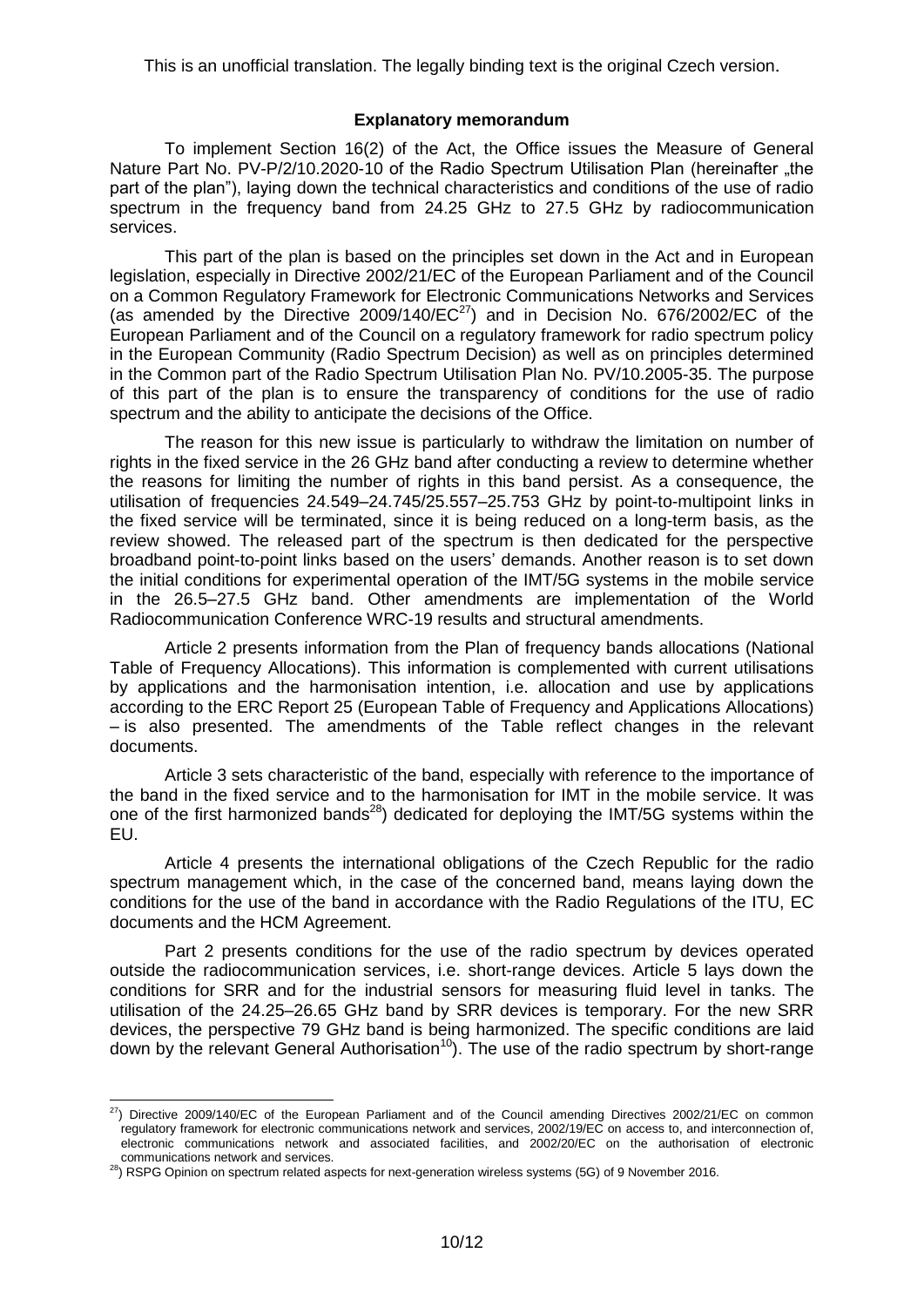devices is still developing and the conditions for this use in the Czech Republic are updated on regular basis in accordance with the European harmonisation.

Part 3 describes the conditions for the use of the band in the fixed service. The number of rights in the duplex sub-bands 24.549–24.745/25.557–25.753 GHz utilized by fixed point-to-multipoint links (FWA) was limited until now. The Office performed a review in accordance with Section 20(4) of the Act, whether the reason for limiting the number of rights persists and also analysed the utilisation of the band. The review<sup>29</sup>) resulted in a conclusion that it was not necessary to limit the number of rights anymore in the next period, after expiration of the current radio frequency block allocations, and it was desirable to extend the sub-band available for the fixed point-to-point links. A transitional period is therefore set in Section 7(3)(h) for gradual termination of the fixed point-to-multipoint links operation, and the access networks base stations and the related user terminals can be operated up to 31 December 2020. New Individual Authorisations for the use of radio frequencies by the fixed service for point-to-point links in the sub-bands originally used by point-to-multipoint links shall be granted from 1 January 2021. The width of 112 MHz is newly dedicated also for the point-to-point links allowing to meet the demand for wider channels from spectrum users.

Part 4 lays down conditions for the use of frequencies in the mobile service. Article 9 implements the Commission Implementing Decision<sup>[21](#page-6-0)</sup>) for the 24.25–27.5 GHz band, and a sub-band in the range of 1 GHz is dedicated for the initial phase of deploying the IMT/5G stations – for experimental operation of IMT/5G stations only, in accordance with the Directive<sup>30</sup>). The reason for implementing the conditions for experimental operation of IMT/5G stations in Point (j) is the current absence of immediate market demand for the use of 26 GHz band by 5G applications, and further the need to add more technical and planning conditions, which cannot be specified in advance without any previous experience and data on individual technical 5G solutions. The Office expects that, beside other things, the future experiments with 5G in the 26 GHz band can bring this experience. With regard to Section 19 of the Act, setting that conditions for the use of frequencies in the case of experimental operation of the stations shall not be laid down by the Radio Spectrum Utilisation Plan, the conditions laid down in Article 9(2) are only initial and the individual conditions can be set by specific Individual Authorisation differently. The total radiated power of the base stations is set in Article 9(2)(d) due to the need to lay down basic figures of separating geographical distances, which are subsequently amended in Point (h) which regards to the cases of coexistence of non-synchronized IMT/5G base stations. The TRP value determines setting the specific geographical separation distances. These distances follow from a study on  $IMT/5G$  mutual compatibility in the 26 GHz band<sup>31</sup>). With regard to the assumed future increase in local density of IMT/5G operation, Point (f) sets a technical condition to equip the stations with the possibility of mutual synchronisation, where its application will well contribute to effective spectrum utilisation and will ensure higher quality of the provided services, as a final consequence. The Office assumes that the TDD time frames scheme will be set in a form of recommendation or obligation in the Spectrum Utilisation Plan in the future and will allow for experience from other IMT TDD bands as well, especially from the 3.4–3.8 GHz band. In case of base stations installed indoors as well as of micro-cells with low TRP power, the synchronisation function obligation is not required due to low risk of mutual interference. The 5dBm TRP stated in Point (f) is derived from an estimate of mutual interference effect of non-synchronized base stations (micro-cells) located in mutual distance of 0.3 km causing decrease of data throughput below 5 %. The decrease of geographical separation is possible based on specific conditions like e.g. synchronized operation, lower TRP power used, terrain profile, or operation of stations of the same holder of Individual

<span id="page-10-0"></span> $\overline{a}$ <sup>29</sup>) <https://www.ctu.cz/sdeleni-ceskeho-telekomunikacniho-uradu-o-ukonceni-prezkoumani-podle-ss-20-odst-4-zakona-o> (Czech  $\overline{only}$ .

<sup>&</sup>lt;sup>30</sup>) Directive (EU) 2018/1972 of the European Parliament and of the Council of 11 December 2018 establishing the European Electronic Communications Code, Art. 54(1)(b).

<sup>31</sup>) ECC Report 307: Toolbox for the most appropriate synchronisation regulatory framework including coexistence of MFCN in 24.25-27.5 GHz in unsynchronised and semi-synchronised mode.